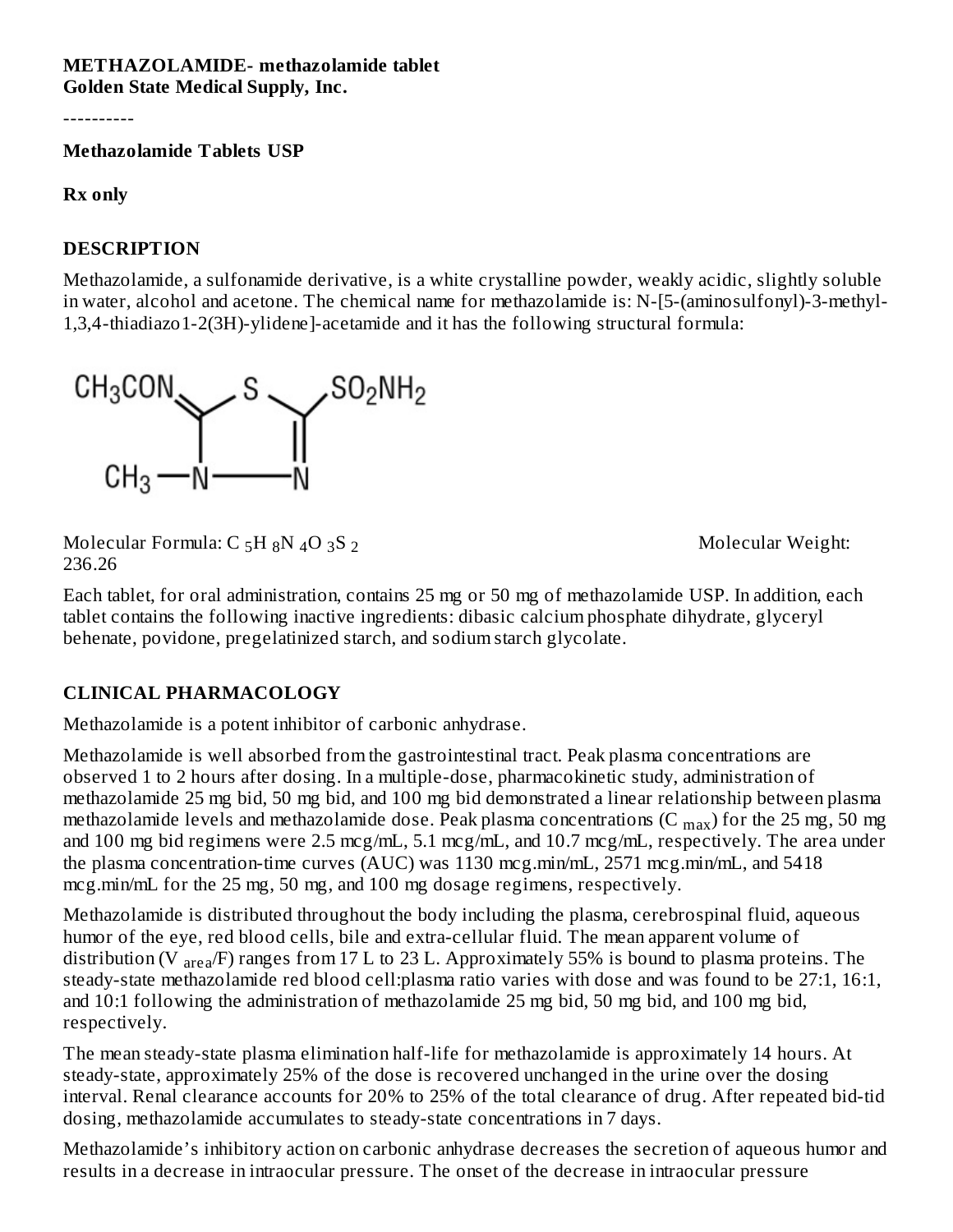generally occurs within 2 to 4 hours, has a peak effect in 6 to 8 hours and a total duration of 10 to 18 hours.

Methazolamide is a sulfonamide derivative; however, it does not have any clinically significant antimicrobial properties. Although methazolamide achieves a high concentration in the cerebrospinal fluid, it is not considered an effective anticonvulsant.

Methazolamide has a weak and transient diuretic effect; therefore, use results in an increase in urinary volume, with excretion of sodium, potassium, and chloride. The drug should not be used as a diuretic. Inhibition of renal bicarbonate reabsorption produces an alkaline urine. Plasma bicarbonate decreases, and a relative, transient metabolic acidosis may occur due to a disequilibrium in carbon dioxide transport in the red blood cell. Urinary citrate excretion is decreased by approximately 40% after doses of 100 mg every 8 hours. Uric acid output has been shown to decrease 36% in the first 24 hour period.

#### **INDICATIONS AND USAGE**

Methazolamide Tablets are indicated in the treatment of ocular conditions where lowering intraocular pressure is likely to be of therapeutic benefit, such as chronic open-angle glaucoma, secondary glaucoma, and preoperatively in acute angle-closure glaucoma where lowering the intraocular pressure is desired before surgery.

## **CONTRAINDICATIONS**

Methazolamide therapy is contraindicated in situations in which sodium and/or potassium serum levels are depressed, in cases of marked kidney or liver disease or dysfunction, in adrenal gland failure, and in hyperchloremic acidosis. In patients with cirrhosis, use may precipitate the development of hepatic encephalopathy.

Long-term administration of methazolamide is contraindicated in patients with angle-closure glaucoma, since organic closure of the angle may occur in spite of lowered intraocular pressure.

## **WARNINGS**

Fatalities have occurred, although rarely, due to severe reactions to sulfonamides including Stevens-Johnson syndrome, toxic epidermal necrolysis, fulminant hepatic necrosis, agranulocytosis, aplastic anemia, and other blood dyscrasias. Hypersensitivity reactions may recur when a sulfonamide is readministered, irrespective of the route of administration.

If hypersensitivity or other serious reactions occur, the use of this drug should be discontinued.

Caution is advised for patients receiving high-dose aspirin and methazolamide concomitantly, as anorexia, tachypnea, lethargy, coma, and death have been reported with concomitant use of high-dose aspirin and carbonic anhydrase inhibitors.

## **PRECAUTIONS**

#### **General**

Potassium excretion is increased initially upon administration of methazolamide and in patients with cirrhosis or hepatic insufficiency could precipitate a hepatic coma.

In patients with pulmonary obstruction or emphysema, where alveolar ventilation may be impaired, methazolamide should be used with caution because it may precipitate or aggravate acidosis.

#### **Information for Patients**

Adverse reactions common to all sulfonamide derivatives may occur: anaphylaxis, fever, rash (including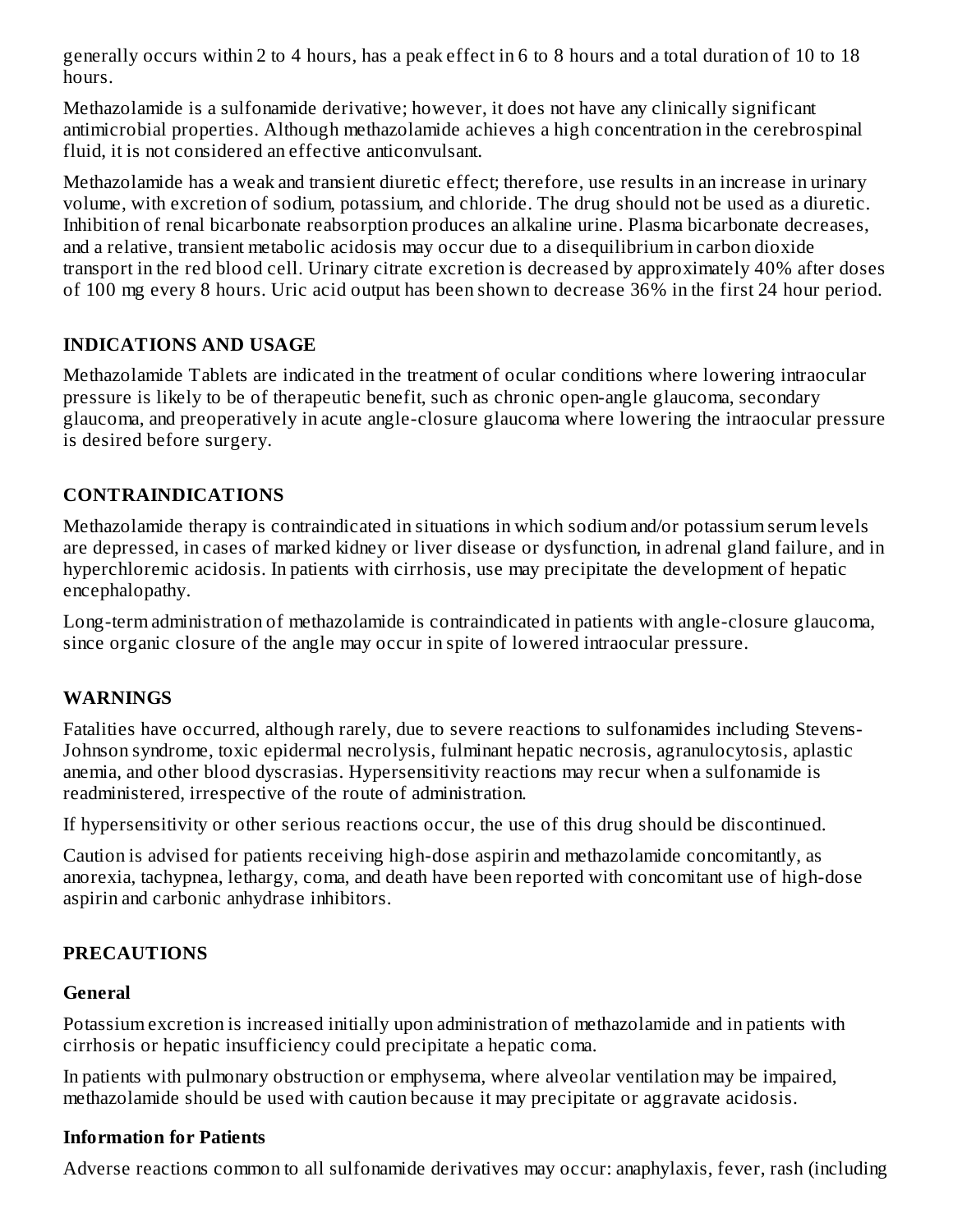erythema multiforme, Stevens-Johnson syndrome, toxic epidermal necrolysis), crystalluria, renal calculus, bone marrow depression, thrombocytopenic purpura, hemolytic anemia, leukopenia, pancytopenia, and agranulocytosis. Precaution is advised for early detection of such reactions, and the drug should be discontinued and appropriate therapy instituted.

Caution is advised for patients receiving high-dose aspirin and methazolamide concomitantly.

## **Laboratory Tests**

To monitor for hematologic reactions common to all sulfonamides, it is recommended that a baseline CBC and platelet count be obtained on patients prior to initiating methazolamide therapy and at regular intervals during therapy. If significant changes occur, early discontinuance and institution of appropriate therapy are important. Periodic monitoring of serum electrolytes is also recommended.

## **Drug Interactions**

Methazolamide should be used with caution in patients on steroid therapy because of the potential for developing hypokalemia.

Caution is advised for patients receiving high-dose aspirin and methazolamide concomitantly, as anorexia, tachypnea, lethargy, coma and death have been reported with concomitant use of high-dose aspirin and carbonic anhydrase inhibitors (see **WARNINGS**).

## **Carcinogenesis, Mutagenesis, Impairment of Fertility**

Long-term studies in animals to evaluate the carcinogenic potential of methazolamide and its effect on fertility have not been conducted. Methazolamide was not mutagenic in the Ames bacterial test.

## **Pregnancy**

*Teratogenic effects*

# Pregnancy Category C

Methazolamide has been shown to be teratogenic (skeletal anomalies) in rats when given in doses approximately 40 times the human dose. There are no adequate and well controlled studies in pregnant women. Methazolamide should be used during pregnancy only if the potential benefit justifies the potential risk to the fetus.

## **Nursing Mothers**

It is not known whether this drug is excreted in human milk. Because many drugs are excreted in human milk and because of the potential for serious adverse reactions in nursing infants from methazolamide, a decision should be made whether to discontinue nursing or to discontinue the drug, taking into account the importance of the drug to the mother.

# **Pediatric Us e**

The safety and effectiveness of methazolamide in children have not been established.

# **ADVERSE REACTIONS**

Adverse reactions, occurring most often early in therapy, include paresthesias, particularly a "tingling" feeling in the extremities; hearing dysfunction or tinnitus; fatigue; malaise; loss of appetite; taste alteration; gastrointestinal disturbances such as nausea, vomiting, and diarrhea; polyuria; and occasional instances of drowsiness and confusion.

Metabolic acidosis and electrolyte imbalance may occur.

Transient myopia has been reported. This condition invariably subsides upon diminution or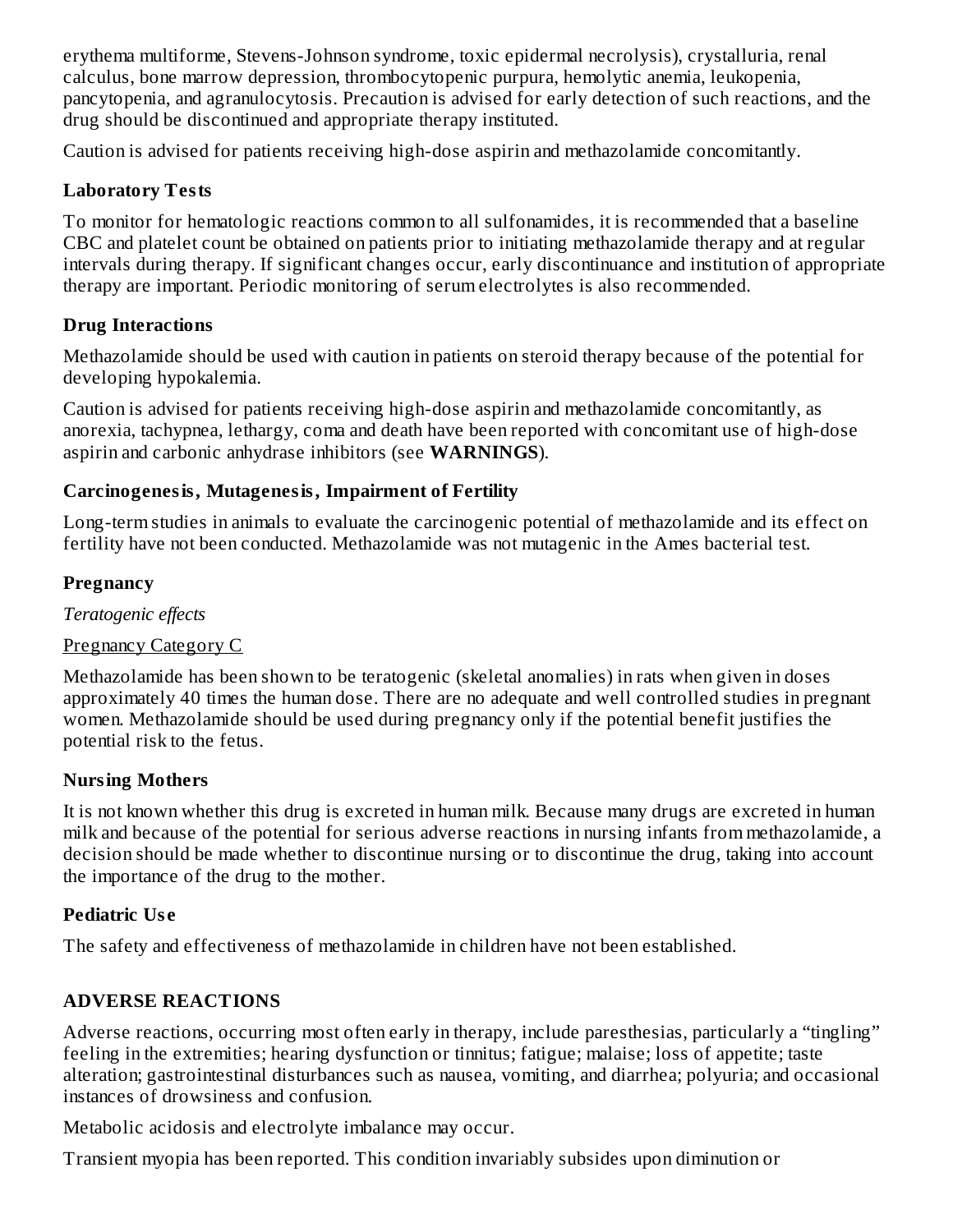discontinuance of the medication.

Other occasional adverse reactions include urticaria, melena, hematuria, glycosuria, hepatic insufficiency, flaccid paralysis, photosensitivity, convulsions, and, rarely, crystalluria and renal calculi. Also see **PRECAUTIONS:Information for Patients** for possible reactions common to sulfonamide derivatives. Fatalities have occurred, although rarely, due to severe reactions to sulfonamides including Stevens-Johnson syndrome, toxic epidermal necrolysis, fulminant hepatic necrosis, agranulocytosis, aplastic anemia, and other blood dyscrasias (see **WARNINGS**).

## **OVERDOSAGE**

No data are available regarding methazolamide overdosage in humans as no cases of acute poisoning with this drug have been reported. Animal data suggest that even a high dose of methazolamide is nontoxic. No specific antidote is known. Treatment should be symptomatic and supportive.

Electrolyte imbalance, development of an acidotic state, and central nervous system effects might be expected to occur. Serum electrolyte levels (particularly potassium) and blood pH levels should be monitored.

Supportive measures may be required to restore electrolyte and pH balance.

## **DOSAGE AND ADMINISTRATION**

The effective therapeutic dose administered varies from 50 mg to 100 mg two or three times daily. The drug may be used concomitantly with miotic and osmotic agents.

#### **HOW SUPPLIED**

Methazolamide Tablets USP, 25 mg, are white, square, un-scored tablets, debossed "ANI" on one side and "240" on the other side; supplied in bottles of 100 (NDC 51407-026-01).

Methazolamide Tablets USP, 50 mg, are white, round tablets, scored on one side and debossed "ANI" and "241" on the other side; supplied in bottles of 100 (NDC 51407-027-01).

Store at 20° to 25°C (68° to 77°F) [see USP Controlled Room Temperature].

Dispense in a tight container as defined in the USP, with a child-resistant closure (as required).

#### **Rx only**

Manufactured by:

ANI Pharmaceuticals, Inc.

Baudette, MN 56623



Marketed/Packaged by: GSMS, Inc. Camarillo, CA USAS 93012 9656 Rev 10/14

## **PACKAGE/LABEL PRINCIPAL DISPLAY PANEL**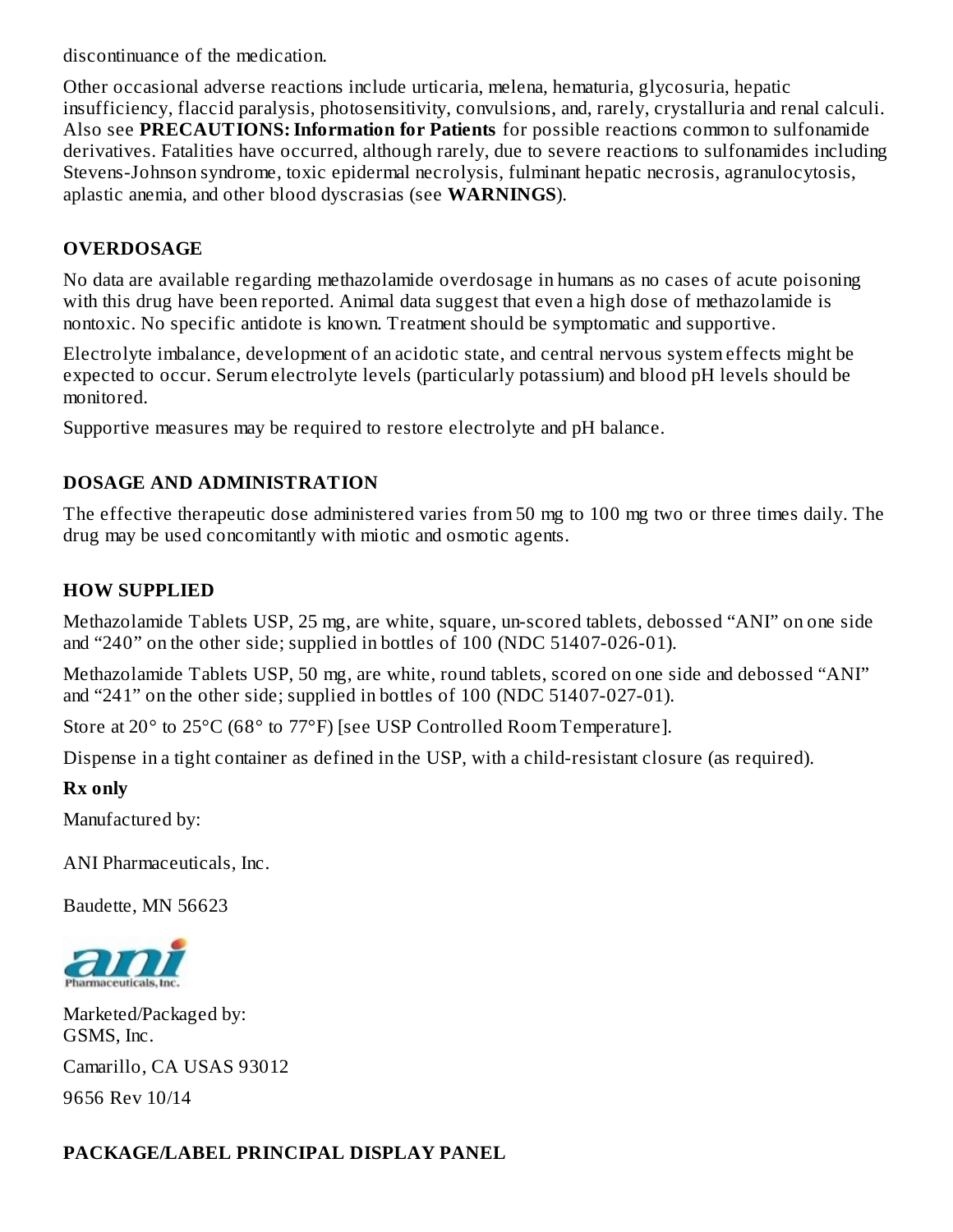**Methazolamide Tablets USP, 25 mg**

**NDC 51407-026-01**

**Rx only**

**100 Tablets**



**PACKAGE/LABEL PRINCIPAL DISPLAY PANEL Methazolamide Tablets USP, 50 mg**

**NDC 51407-027-01**

**Rx Only**

**100 Tablets**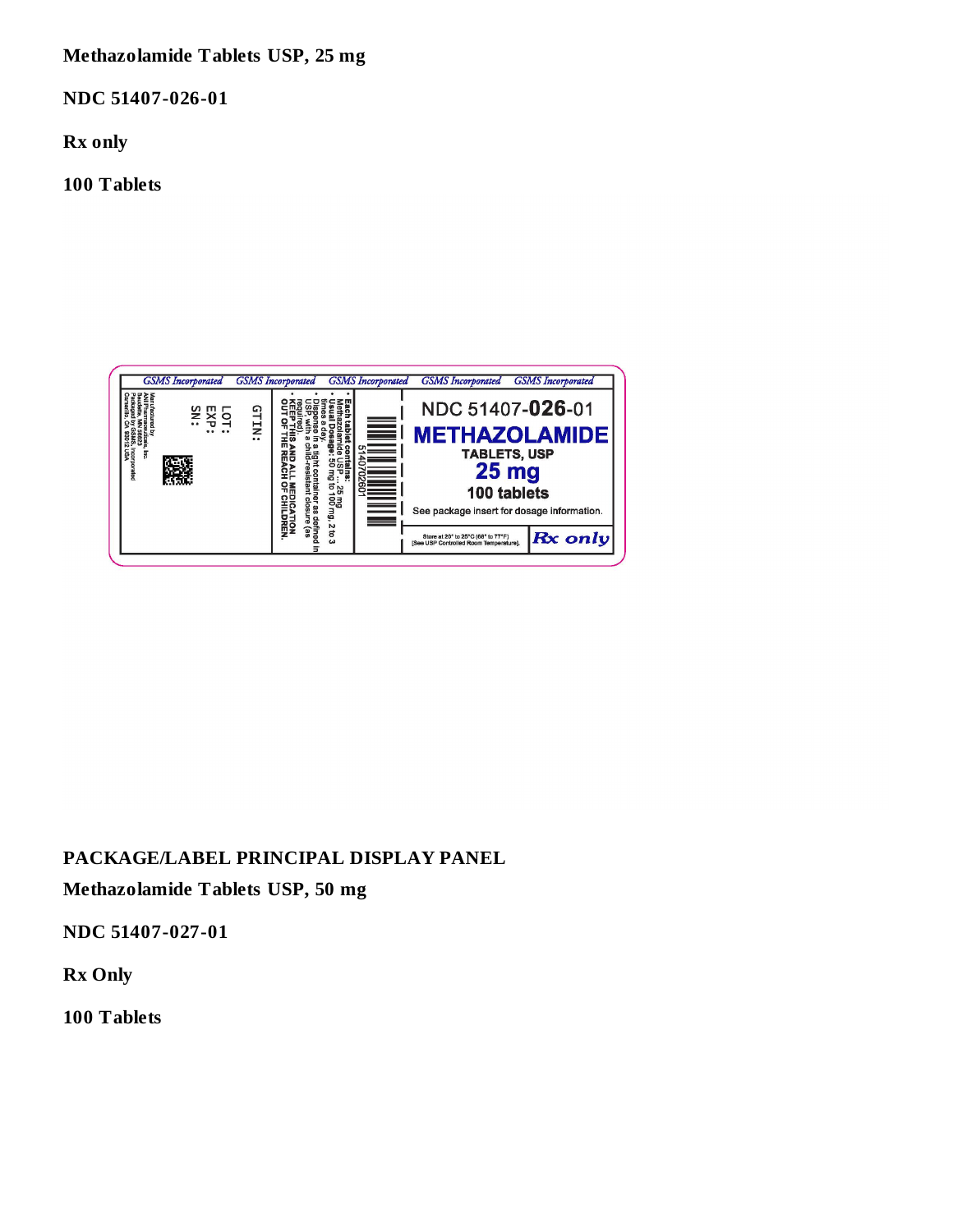| <b>GSMS</b> Incorporated |                                      | <b>GSMS</b> Incorporated                   | <b>GSMS</b> Incorporated | <b>GSMS</b> Incorporated                                                     | <b>GSMS</b> Incorporated |
|--------------------------|--------------------------------------|--------------------------------------------|--------------------------|------------------------------------------------------------------------------|--------------------------|
| m.<br>$\times$           | បា                                   |                                            |                          | NDC 51407-027-01                                                             |                          |
| 킁<br>ē                   | Ξ,<br>                               | ā                                          | ≡                        | <b>METHAZOLAM</b><br><b>TABLETS, USP</b>                                     |                          |
| ncorporatec              |                                      |                                            |                          | <b>50 mg</b>                                                                 |                          |
|                          |                                      | 50 mg                                      |                          | 100 tablets                                                                  |                          |
|                          | SB <sub></sub><br>mg,<br>露<br>8<br>w | See package insert for dosage information. |                          |                                                                              |                          |
|                          |                                      | 큻<br>đ<br>ω<br>⋾                           |                          | Store at 20" to 25°C (68° to 77°F)<br>[See USP Controlled Room Temperature]. | <b>Rx</b> only           |

| <b>METHAZOLAMIDE</b>                                                                                           |                         |                           |                              |          |  |  |
|----------------------------------------------------------------------------------------------------------------|-------------------------|---------------------------|------------------------------|----------|--|--|
| methazolamide tablet                                                                                           |                         |                           |                              |          |  |  |
|                                                                                                                |                         |                           |                              |          |  |  |
| <b>Product Information</b>                                                                                     |                         |                           |                              |          |  |  |
| Product Type                                                                                                   | HUMAN PRESCRIPTION DRUG | <b>Item Code (Source)</b> | NDC:51407-026(NDC:62559-240) |          |  |  |
| <b>Route of Administration</b>                                                                                 | ORAL                    |                           |                              |          |  |  |
|                                                                                                                |                         |                           |                              |          |  |  |
|                                                                                                                |                         |                           |                              |          |  |  |
| <b>Active Ingredient/Active Moiety</b>                                                                         |                         |                           |                              |          |  |  |
| <b>Ingredient Name</b><br><b>Basis of Strength</b><br><b>Strength</b>                                          |                         |                           |                              |          |  |  |
| METHAZOLAMIDE (UNII: W733B0S9SD) (METHAZOLAMIDE - UNII:W733B0S9SD)<br><b>METHAZOLAMIDE</b><br>25 <sub>mg</sub> |                         |                           |                              |          |  |  |
|                                                                                                                |                         |                           |                              |          |  |  |
|                                                                                                                |                         |                           |                              |          |  |  |
| <b>Inactive Ingredients</b>                                                                                    |                         |                           |                              |          |  |  |
|                                                                                                                | <b>Ingredient Name</b>  |                           |                              | Strength |  |  |
| STARCH, CORN (UNII: O8232NY3SJ)                                                                                |                         |                           |                              |          |  |  |
| PO VIDO NE K30 (UNII: U725QWY32X)                                                                              |                         |                           |                              |          |  |  |
| <b>DIBASIC CALCIUM PHO SPHATE DIHYDRATE (UNII: O7TSZ97GEP)</b>                                                 |                         |                           |                              |          |  |  |
| SODIUM STARCH GLYCOLATE TYPE A POTATO (UNII: 5856J3G2A2)                                                       |                         |                           |                              |          |  |  |
| <b>GLYCERYL DIBEHENATE (UNII: R8WTH25YS2)</b>                                                                  |                         |                           |                              |          |  |  |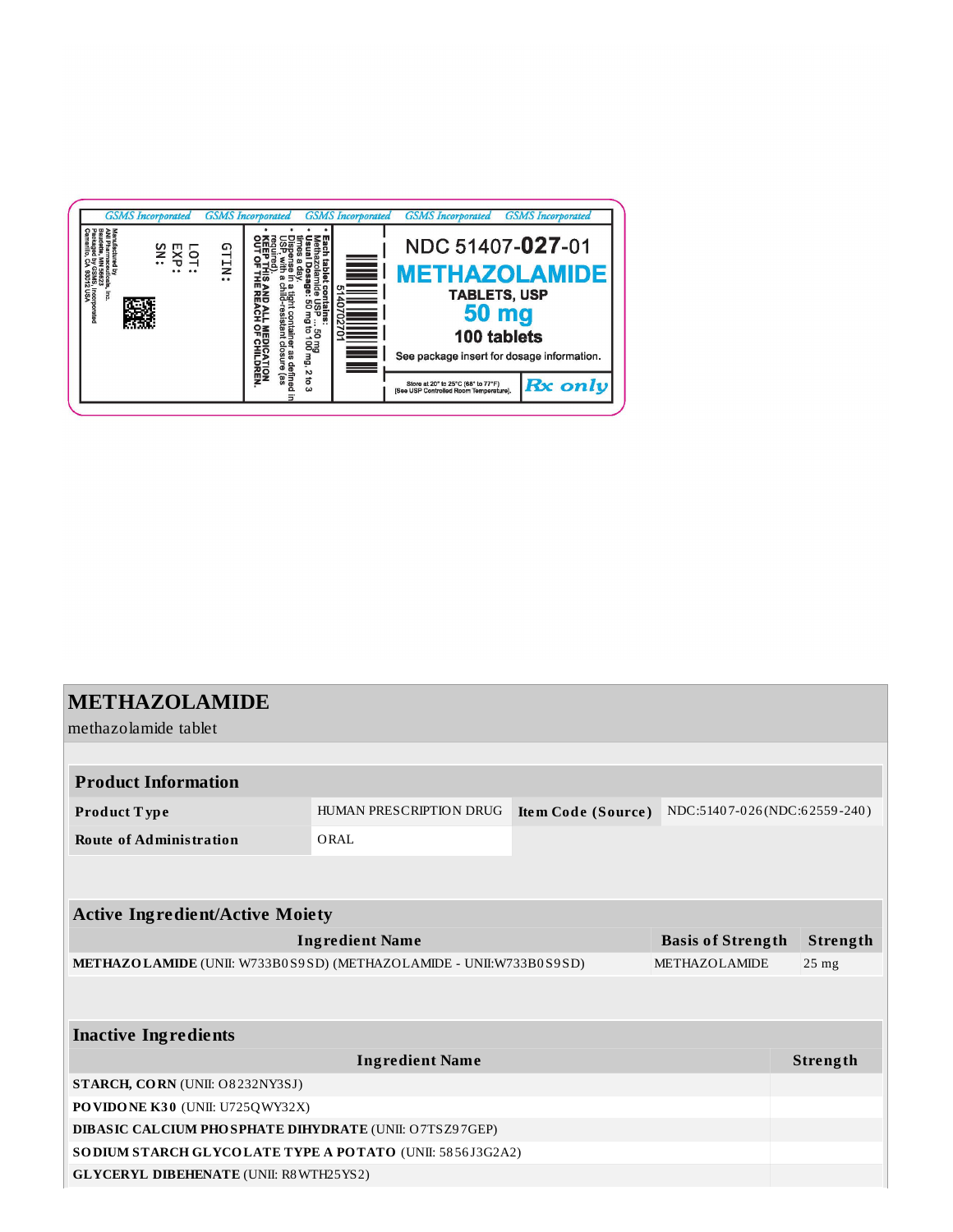| <b>Product Characteristics</b> |                                                                       |                                                 |                     |                             |                           |
|--------------------------------|-----------------------------------------------------------------------|-------------------------------------------------|---------------------|-----------------------------|---------------------------|
| Color                          | white                                                                 |                                                 | <b>Score</b>        |                             | no score                  |
| <b>Shape</b>                   | <b>SQUARE</b>                                                         |                                                 | <b>Size</b>         |                             | 5mm                       |
| Flavor                         |                                                                       |                                                 | <b>Imprint Code</b> |                             | ANI;240                   |
| Contains                       |                                                                       |                                                 |                     |                             |                           |
|                                |                                                                       |                                                 |                     |                             |                           |
|                                |                                                                       |                                                 |                     |                             |                           |
| Packaging                      |                                                                       |                                                 |                     |                             |                           |
| <b>Item Code</b><br>#          |                                                                       | <b>Package Description</b>                      |                     | <b>Marketing Start Date</b> | <b>Marketing End Date</b> |
|                                | 1 NDC:51407-026-01 100 in 1 BOTTLE; Type 0: Not a Combination Product |                                                 |                     | 01/01/2018                  |                           |
|                                |                                                                       |                                                 |                     |                             |                           |
|                                |                                                                       |                                                 |                     |                             |                           |
| <b>Marketing Information</b>   |                                                                       |                                                 |                     |                             |                           |
| <b>Marketing Category</b>      |                                                                       | <b>Application Number or Monograph Citation</b> |                     | <b>Marketing Start Date</b> | <b>Marketing End Date</b> |
| <b>ANDA</b>                    | ANDA040001                                                            |                                                 |                     | 06/30/1993                  |                           |
|                                |                                                                       |                                                 |                     |                             |                           |
|                                |                                                                       |                                                 |                     |                             |                           |
| <b>METHAZOLAMIDE</b>           |                                                                       |                                                 |                     |                             |                           |
| methazolamide tablet           |                                                                       |                                                 |                     |                             |                           |
|                                |                                                                       |                                                 |                     |                             |                           |
|                                |                                                                       |                                                 |                     |                             |                           |
| <b>Product Information</b>     |                                                                       |                                                 |                     |                             |                           |

| Product Type            | HUMAN PRESCRIPTION DRUG | <b>Item Code (Source)</b> NDC:51407-027(NDC:62559-241) |
|-------------------------|-------------------------|--------------------------------------------------------|
| Route of Administration | ORAL                    |                                                        |

| <b>Active Ingredient/Active Moiety</b>                                    |                          |          |
|---------------------------------------------------------------------------|--------------------------|----------|
| <b>Ingredient Name</b>                                                    | <b>Basis of Strength</b> | Strength |
| <b>METHAZOLAMIDE</b> (UNII: W733B0S9SD) (METHAZOLAMIDE - UNII:W733B0S9SD) | METHAZOLAMIDE            | $50$ mg  |
|                                                                           |                          |          |

| <b>Inactive Ingredients</b>                                     |          |  |  |  |
|-----------------------------------------------------------------|----------|--|--|--|
| <b>Ingredient Name</b>                                          | Strength |  |  |  |
| <b>STARCH, CORN</b> (UNII: O8232NY3SJ)                          |          |  |  |  |
| <b>PO VIDO NE K30</b> (UNII: U725QWY32X)                        |          |  |  |  |
| <b>DIBASIC CALCIUM PHO SPHATE DIHYDRATE (UNII: O7TSZ97GEP)</b>  |          |  |  |  |
| <b>SODIUM STARCH GLYCOLATE TYPE A POTATO (UNII: 5856J3G2A2)</b> |          |  |  |  |
| <b>GLYCERYL DIBEHENATE</b> (UNII: R8WTH25YS2)                   |          |  |  |  |

| <b>Product Characteristics</b> |       |                     |               |  |  |
|--------------------------------|-------|---------------------|---------------|--|--|
| Color                          | white | <b>Score</b>        | 2 pieces      |  |  |
| <b>Shape</b>                   | ROUND | <b>Size</b>         | $7 \text{mm}$ |  |  |
| <b>Flavor</b>                  |       | <b>Imprint Code</b> | ANI:241       |  |  |
| <b>Contains</b>                |       |                     |               |  |  |
|                                |       |                     |               |  |  |